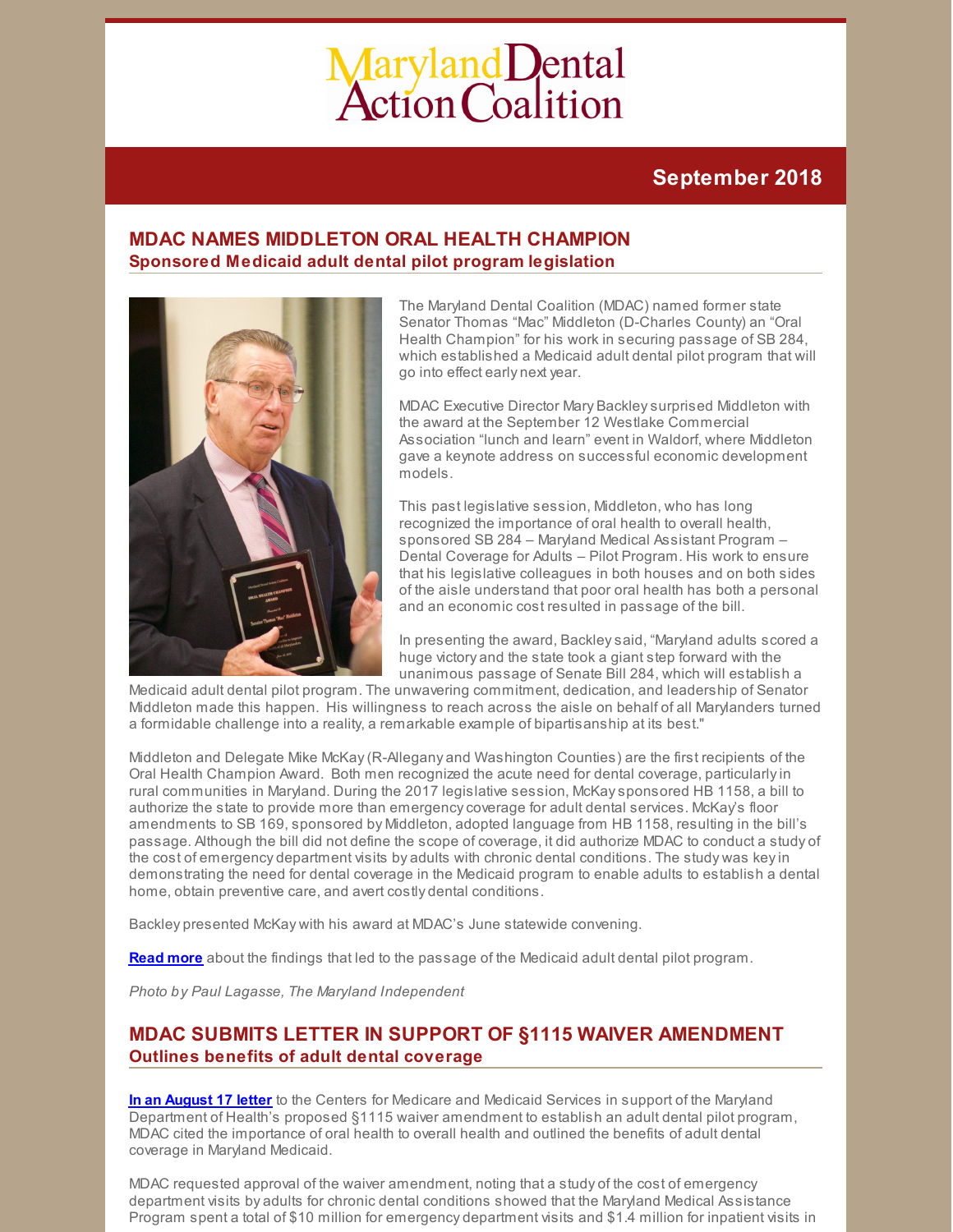fiscal 2016. Medicaid paid 53% of those costs, even though Medicaid participants account for only 15% of the adult population in Maryland. MDAC added that the proposed waiver amendment will allow Maryland to reinvest in funding being spent in the emergency department into limited dental coverage.

## **CDHP BRIEF OUTLINES BARRIERS TO CARE FOR PREGNANT WOMEN Maryland at forefront in work to remove systemic hurdles**

# **Dental Care During Pregnancy** is Safe and Important



Pregnant women confront myriad hurdles when seeking dental care, ranging from confusion about Medicaid enrollment procedures to inadequate coordination between medical and dental providers, at a time when they must navigate these obstacles while meeting other time-sensitive needs. Roughly, 2 in 3 women of reproductive age are enrolled in the Medicaid program.

In its new issue brief *Oral Health During [Pregnancy](http://bit.ly/OHinPregnancy)*, the Children's Dental Health Project (CHDP) identified several core barriers to care that must be overcome to improve the oral health of Medicaideligible pregnant women:

- $\bullet$  Insufficient data collection and reporting, which hampers the ability to know the full scope of pregnant women's oral health status and their access to coverage and care;
- An inconsistent patchwork of Medicaid dental coverage and enrollment procedures from one state to another;
- Attitudinal barriers among dental professionals and gaps in consumer education; and
- Missing opportunities to address oral health needs and literacyin non-dental settings.



Although Maryland, unlike manystates, provides Medicaid dental coverage for pregnant women through the Maryland Healthy Smiles program, barriers to care still remain. Only 27% of pregnant women enrolled in Maryland Medicaid received a dental service. According to a 2014 Maryland Department of Health PRAMS Report, various factors were barriers to accessing oral health care during pregnancy: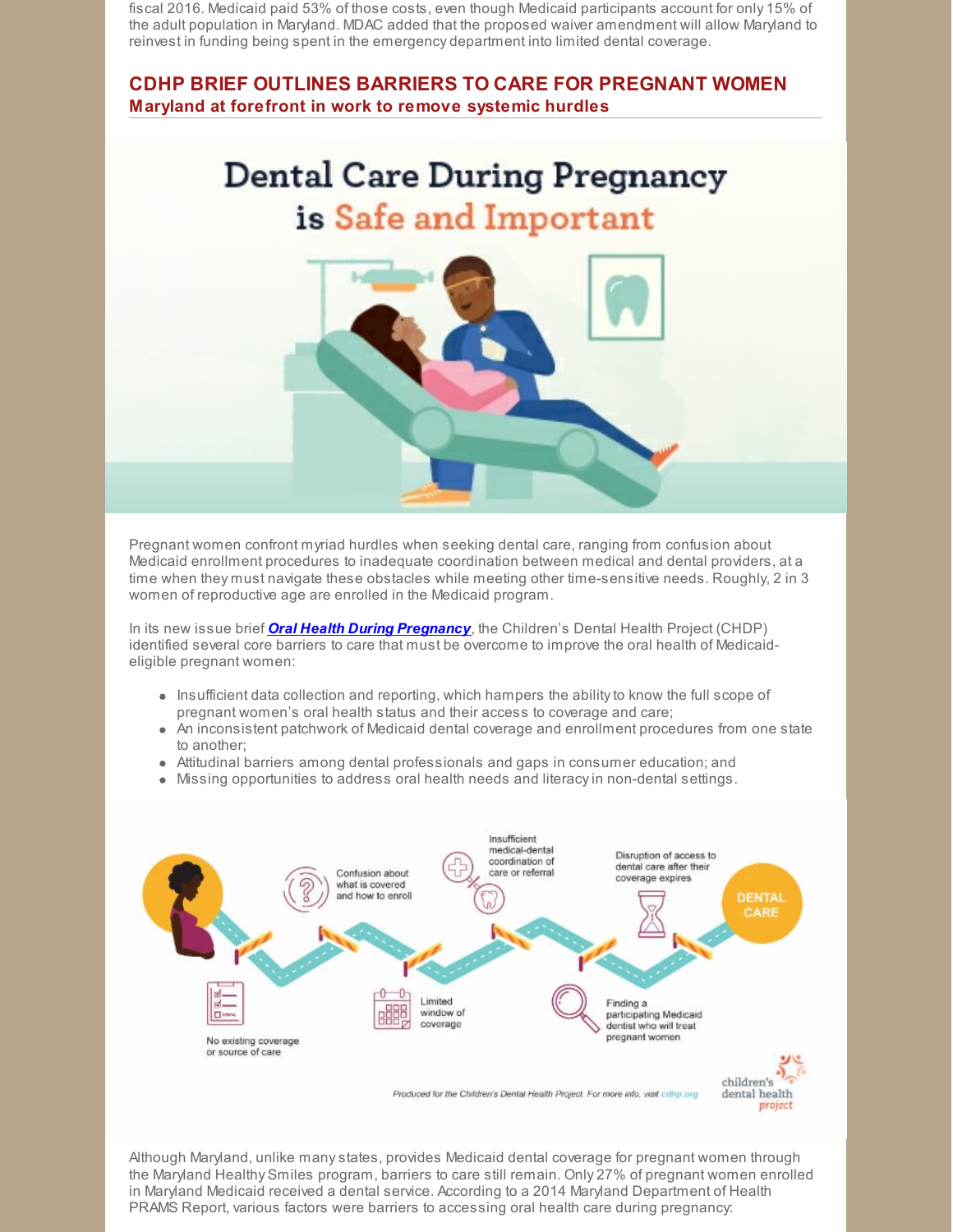- 24% said theycouldn't afford to go to a dentist
- 17% thought it was unsafe to see a dentist during pregnancy
- 11% couldn't find a dentist who accepted Medicaid recipients
- 10% couldn't find a dentist who accepted pregnant women

Since 2015, the Maryland Department of Health, with the support of the U.S. Health Resources and Services Administration (HRSA), has worked to provide oral health care services and education for pregnant women in Maryland through its Perinatal and Infant Oral Health Quality Improvement Project (PIOHQI). Although a healthy mouth is essential to a healthy pregnancy, half of pregnant women in Maryland do not have basic preventive care during pregnancy, and 15% report untreated oral health problems.

PIOHQI is a national leader in addressing these issues. Posters, charts and brochures to educate expectant mothers about the importance and safety of oral health care during pregnancy were developed as part of the Healthy Teeth, Healthy Kids campaign and distributed through local health departments, federally-qualified health centers, safety net clinics, and more.

Most recently, PIOHQI formed an inter-professional steering committee to develop state-specific guidance for dental and health care providers. The *Oral Health Care During Pregnancy: Practice Guidance for Maryland's Prenatal and Dental Provider[s](http://bit.ly/OHinPregnancy)* guide includes up-to-date, [evidence-based](https://phpa.health.maryland.gov/oralhealth/Documents/PregnancyGuidanceDocument.pdf) information and useful resources for providers, including clinical images, a dental pharmacologychart, a dental referral form, and educational materials for pregnant women.

Untreated dental disease can have far-reaching consequences for women and their infants. It can harm a woman's overall health, maylead to birth complications, and can increase her child's risk of tooth decay. Moreover, poor oral health can impede a parent's job prospects, particularly among women in the workforce — jeopardizing her family's financial security.

The prenatal period is an opportune time to provide oral health services, assure women that oral health care during pregnancyis safe and important, and provide oral health education. Although children born to women with poor oral health are at high risk for developing dental caries, the most common childhood disease, basic oral health education can prevent tooth decay and improve the oral health of both the woman and her child.

**For further [information](https://phpa.health.maryland.gov/oralhealth/Pages/Oral_Health_and_Pregnancy.aspx) on oral health during pregnancy** and to order print copies of the guidance document and free educational materials, visit **[www.OralHealth4BetterHealth.com](http://www.oralhealth4betterhealth.com/)** and complete the **printed [materials](https://phpa.health.maryland.gov/oralhealth/Documents/RequestForm.pdf) request form**.

## **ORAL HEALTH MATTERS Are policymakers paying attention? You can help!**

*The article below is from Melissa Burroughs, Oral Health Campaign Manager at Families USA:*

Poor oral health is linked to diabetes, adverse pregnancy outcomes, heart disease, childhood illnesses, even lost school and work hours. Millions of Americans suffer the physical and financial consequences of untreated dental problems, and our health care system pays the price.

Yet oral health remains an isolated, and often too neglected, part of health care.

Between getting involved in conversations about oral health on Capitol Hill, elevating oral health during election season, learning more about what important oral health policies such as Medicare dental benefit could look like, and making sure real people's oral health stories are heard, there is a lot to get involved in.

Families USA's Oral Health for All campaign has put together a number of oral health resources to help health and oral health advocates speak up about this important issue.

To get involved, you can:

- Read the **[white](https://familiesusa.org/blog/2018/08/medicare-part-b-offers-way-forward-dental-coverage) paper** we co-authored with a coalition of stakeholders on what a Medicare dental benefit should look like.
- Learn more about the **Action for [Dental](https://familiesusa.org/blog/2018/08/action-dental-health-act-brings-much-needed-attention-oral-health-issues) Health Act in our blog** explaining whythis bill is a good babystep to addressing oral health issues. It should be considered in the Senate soon.
- Prepare to talk to candidates about oral health issues with our **oral health [question](https://familiesusa.org/product/oral-health-questions-ask-your-candidate) guide.**
- Discover the [consequences](https://familiesusa.org/product/treating-pain-not-enough-why-states-emergency-only-dental-benefits-fall-short) of insufficient dental coverage in Medicaid through our brief **Treating Pain is not Enough.**
- Read and share **[Cheryl](https://familiesusa.org/blog/2018/08/why-medicare-should-cover-oral-health-cheryls-story) B's story** that speaks out for millions of Americans with oral health issues.
- **[Share](https://familiesusa.org/share-your-story) your own story** about poor oral health or lack of oral health coverage impacting your life.

Thanks for your continued advocacy!

# **CMS URGED TO COVER "DENTAL MEDICALLY NECESSARY CARE"**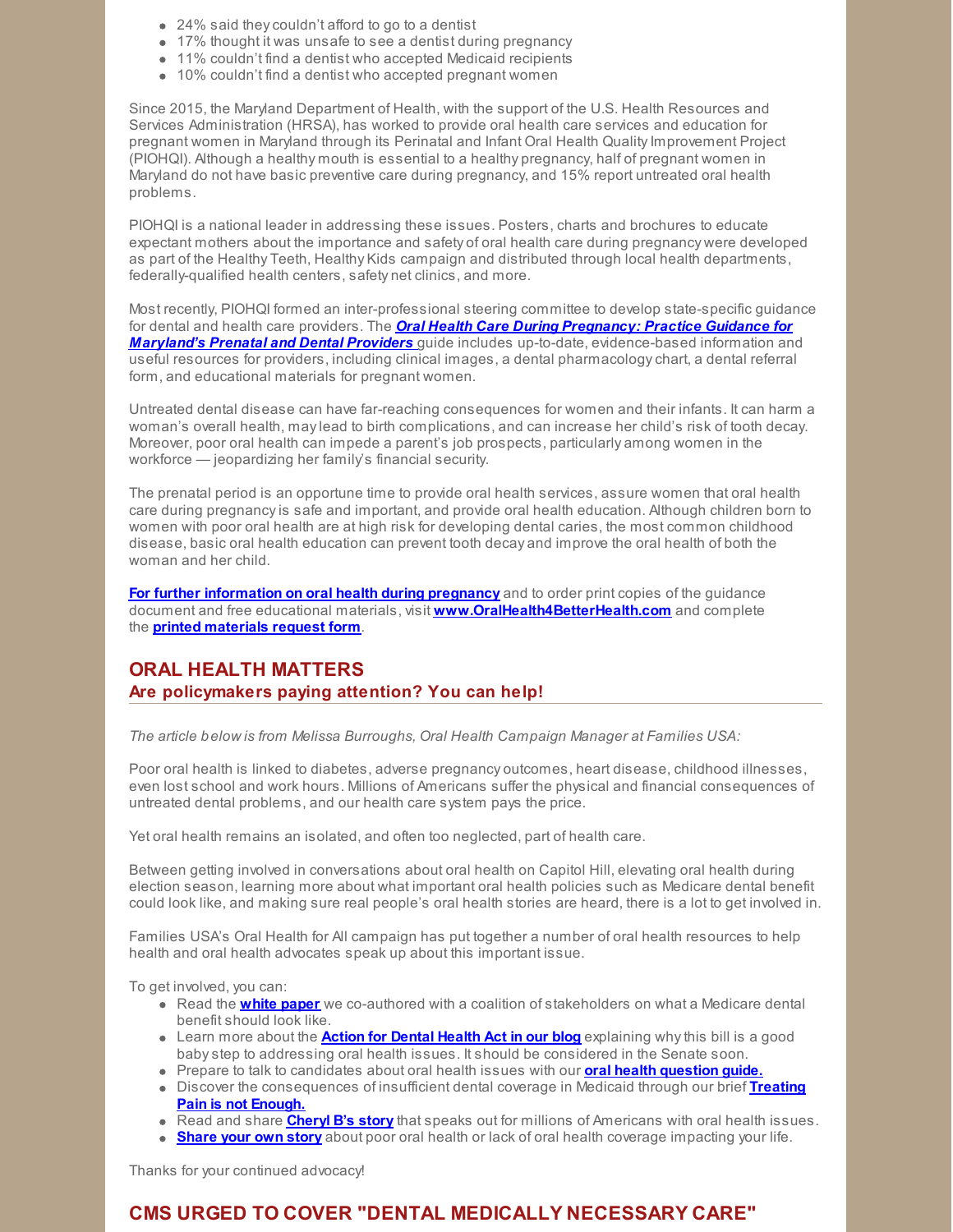#### **House, Senate send sign-on letters in support of Medicare coverage**

*The following update is from Melissa Burroughs, Oral Health Campaign Manager at Families USA:*

Last week, the House and Senate sent sign-on letters to the Center for Medicare and Medicaid Services asking them to use their administrative authority to cover certain dental "medically necessary care" in Medicare. **43 House [Representatives](https://familiesusa.org/sites/default/files/Letter on Medicare Coverage of Oral Health - September 17 2018.pdf)** and **28 [Senators](https://familiesusa.org/sites/default/files/Senate 9 20 18 Final Signed Dental CMS Letter.pdf)** signed these bi-partisan letters. This is a big step toward raising the profile of seniors' oral health needs and improving coverage. You can find more detail in our blog **"Congress Shows Support for Medically [Necessary](https://familiesusa.org/blog/2018/09/congress-shows-support-medically-necessary-dental-care) Dental Care"**.

Congress' support for medically necessary dental care is thanks to you! Your efforts made these letters as well supported and powerful as possible.

Many network members participated in outreach to Members of Congress, educating them about this effort and encouraging them to sign onto these letters. From all of us leading this effort, including Families USA, Center for Medicare Advocacy, Oral Health America, ADA, ADHA, we appreciate the work many of you did to reach out to Members and support this effort.

Now, we must keep up the momentum!

We look forward to continuing to work with you as we keep up momentum around this issue and senior's oral health issues and Medicare coverage more broadly. Staytuned for more information on next steps.

# **VOLUNTEERS NEEDED FOR WESTERN MARYLAND MISSION OF MERCY Dentists, assistants needed October 12-13, 2018**

The Western Maryland Mission of Mercyis seeking volunteer dentists and assistants for its free two-day dental clinic, to be held October 12-13 at the Allegany County Fairgrounds Ag Building.

Adult patients who could not otherwise afford care will be provided free dental treatment on a first-come, first-served basis. Since its first clinic in 2010, the Western Maryland Mission of Mercy has treated more than 2,777 patients and provided more than \$2,340,000 in dental care.

For further information or to volunteer, **click [here.](http://www.westernmdmom.com)**

# **PHILLIPS APPOINTED DEPUTY SECRETARY, PUBLIC HEALTH SERVICES Joins MDH from Anne Arundel County Health Department**

MDH Secretary Robert Neal has appointed Fran Phillips as the new deputysecretaryfor Public Health Services and Dr. Howard Haft as the new executive director for the Maryland Primary Care program.

Phillips, the acting Anne Arundel County health officer, previouslyserved as deputy director for Public Health Services from 2008 to 2013. Prior to her first appointment in 2008, Phillips was the health officer for Anne Arundel Countyfrom 1993 to 2008, including a term in 2004 when she served as interim countyfire chief.

Phillips will play a keyrole in the state's efforts in the fight against the heroin and opioid epidemic, provide management oversight for the state's rural health plan, and lead other state initiatives for programs including asthma, lead poisoning, smoking cessation, and more. She succeeds Haft, who served as deputysecretarysince 2015.

In announcing the appointment, Neall said, "Fran will return to a role she is quite familiar with," said Secretary Neall. "I'm thrilled to welcome her back and to see the great work she will do in leading public health efforts throughout Maryland."

# **OCTOBER 14 WORLD CAVITY FREE-FUTURE DAY Groups worldwide unite to stop cavities, fight for a healthier future**

Oral health stakeholders worldwide are marking the October 14 World Cavity-Free Future Day by working together to engage communities and share advice on the most effective ways to beat cavities and improve overall health.

Dental caries is the most common chronic disease of children and adolescents ages 6-19 years. Worldwide, 60–90% of schoolchildren and nearly 100% of adults have dental caries. According to 2015- 2016 data from the National Center for Health Statistics at the U.S. Department of Health and Human Services, 45.8% of children ages 2-19 years and 91% of adults over 20 in the United States have treated or untreated dental caries. Many do not know that earlystages of dental caries can be prevented and controlled.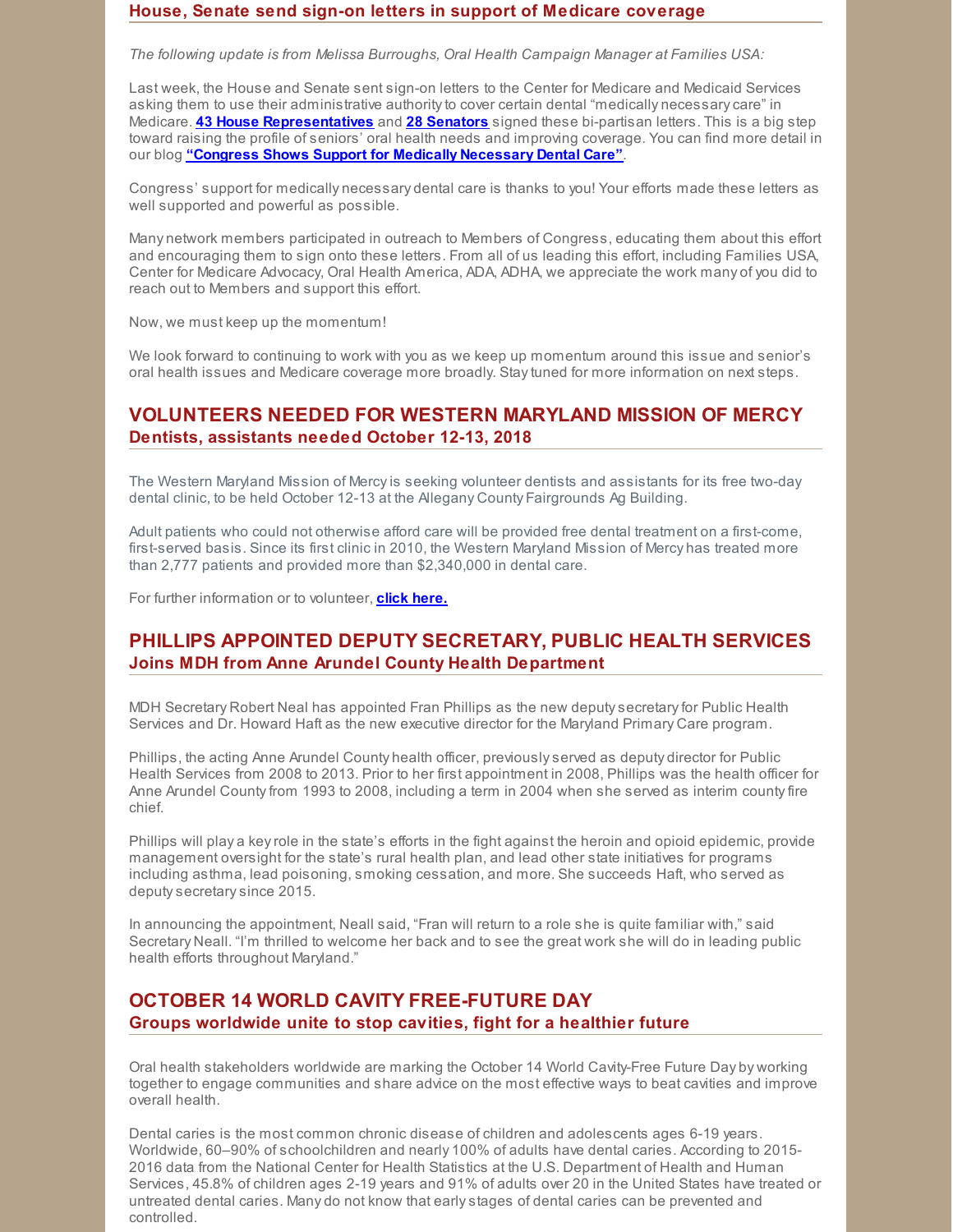

Cavities are preventable. Byfollowing three simple steps, everyone can work towards a cavity-free future:

- 1. Brush your teeth twice a dayfor two minutes with a fluoride toothpaste.
- 2. Reduce the amount of sugar you consume, and the frequency at which you consume it.
- 3. Make sure you schedule (and attend) regular check-ups with your dental team.

"Creating a cavity-free future will require a widespread shift in behavior that is only possible through cooperation and action," said Nigel Pitts, Global Chair of Alliance for a Cavity-Free Future. "Now, more than ever, the dental care available to families is of utmost importance as we renew our commitment to fighting cavities while working towards our goal of a cavity-free future."

The Alliance for a Cavity-Free Future, a global non-profit organization, established World Cavity-Free Future Dayin 2016 to promote integrated clinical and public health action to confront the disease burden of caries, fight caries initiation and progression, and, along with a global community of supporters, progress towards a cavity-free future for all age groups.

More information and resources on cavity prevention can be found at **[www.acffglobal.org](http://www.acffglobal.org/)**, **[www.allianceforacavityfreefuture.org](http://www.allianceforacavityfreefuture.org/)** and **[www.wcffday.org](http://www.wcffday.org/)**.

Information on global oral health status can be found at **World Health [Organization](http://www.who.int/oral_health/en/) Oral Health Report.**

# **MDAC MEMBER MEETING SCHEDULED FOR DECEMBER 10, 2018**

Save the date for the December 10, 2018 MDAC members' meeting, to be held from 5:30 PM - 7:30 PM at the Maryland State Dental Association (MSDA) in Columbia, MD.

We want to make our members' meetings productive and meaningful for you. If you have interest in topics that you would like MDAC to address at its members meetings, we'd love to hear from you! Please e-mail your suggestions to **[info@mdac.us.](mailto:info@mdac.us)**

# **FALL FOR SMILES: MAKE ORAL HEALTH A PRIORITY THIS AUTUMN**

This fall, join Oral Health America in making oral health a priority by participating in Fall for Smiles. This annual communications campaign strives to educate communities about the importance of healthy food choices, regular dental visits, brush, rinsing and flossing your teeth, and avoid tobacco.



Download activities, resources and more by visiting **[www.oralhealthamerica.org/fallforsmiles.](http://www.oralhealthamerica.org/fallforsmiles)**

# **ALLEGANY COUNTY LAUNCHES NEW ON-LINE COMMUNITY RESOURCE AlleganySpeaks.com hosts discussions on individual, community health**

The Allegany County Health Department and AHEC West recentlylaunched AlleganySpeaks.com, an online resource designed to encourage open conversation and community discussions about a healthier future for Allegany County.

The site includes topics relating to individual and community health, including opioid use and addiction, pregnancy and child health, and barriers to care, as well as resources including a county needs assessment and action plan and a listing of communityservices.

**[AlleganySpeaks.com](http://www.alleganyspeaks.com)** is supported in part bythe Public Health National Center for Innovations and the Garrett County Health Department.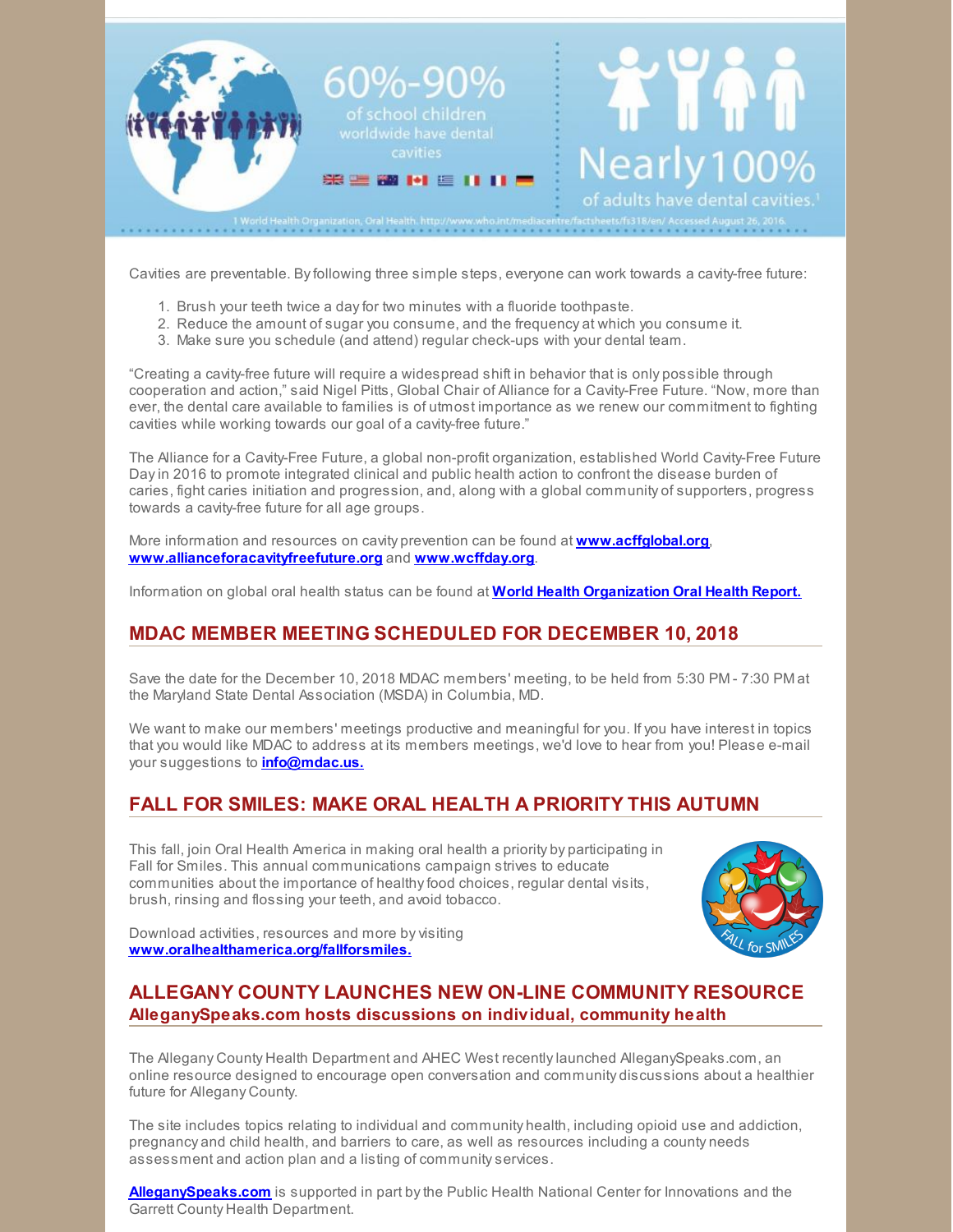# **"Our health care system doesn't reflect the fact that oral health is integral to our overall health."**

**-** *Mary Otto, Journalist and Author*

# **NEWS**

**[Middleton](http://www.somdnews.com/independent/spotlight/middleton-receives-surprise-award-for-oral-health-efforts/article_b2d5e6a8-9d73-58e3-83b6-b428fda6dfeb.html) Receives Surprise Award for Oral Health Efforts**

**Baltimore Health [Commissioner](http://www.baltimoresun.com/health/bs-hs-leana-wen-new-job-20180912-story.html#) Dr. Leana Wen to Serve as New Head of Planned Parenthood**

**Lack of Dental Coverage Hampers Medicaid [Recipients,](https://www.nytimes.com/2018/08/02/nyregion/nyc-medicaid-low-income-ban.html) Suit Says**

**The Gaping Dental Gap: As Virginia Prepares to Expand Medicaid, [Thousands](https://www.virginiamercury.com/2018/09/04/the-gaping-dental-gap-as-virginia-prepares-to-expand-medicaid-thousands-still-lack-access-to-dental-care/?platform=hootsuite) Still Lack Access to Dental Care**

**States [Showcase](https://nashp.org/states-showcase-new-programs-that-integrate-oral-health-and-primary-care/) New Programs that Integrate Oral Health and Primary Care**

**CDC: 1 in 4 US Adults Live with a [Disability](https://www.cdc.gov/media/releases/2018/p0816-disability.html)**

**Maryland [Department](https://www.ada.org/en/publications/ada-news/2018-archive/september/maryland-department-of-health-campaign-two-minutes-with-your-dentist-can-save-your-life) of Health Campaign: "Two Minutes with Your Dentist Can Save Your Life"**

# **ARTICLES**

**American [Fluoridation](https://americanfluoridationsociety.org/refute-of-claims-of-adverse-effects-on-pineal-gland/) Society: Refute of Claims of Adverse Effects on Pineal Gland**

**[Assessing](https://jada.ada.org/article/S0002-8177(18)30312-X/fulltext) the Validity of Existing Dental Sealant Quality Measures**

**Rising Rates of HPV-Associated Oropharyngeal Cancers: A Challenge For [Interprofessional](https://all4oralhealth.wordpress.com/2018/09/18/rising-rates-of-hpv-associated-oropharyngeal-cancers-a-challenge-for-interprofessional-education-and-practice/?utm_source=newsletter&utm_medium=email&utm_content=Click here to view article&utm_campaign=9.18.18-blog-post) Education and Practice**

**Oral Health Quality [Improvement](https://www.mchoralhealth.org/PDFs/COHSII_QualityIndicatorsReport.pdf) for the Maternal and Child Health Population: Identifying a Set of Quality Indicators**

**Racial Disparities in Emergency Department Utilization for Dental/Oral [Health-Related](https://www.frontiersin.org/articles/10.3389/fpubh.2017.00164/full) Conditions in Maryland**

**To Improve Health [Disparities,](https://www.rwjf.org/en/blog/2018/08/to-improve-health-disparities-focus-on-oral-health.html?cid=xtw_rwjf_unpd_dte:20180809) Focus on Oral Health**

**When [Regulations](http://www.pewtrusts.org/en/research-and-analysis/issue-briefs/2018/08/when-regulations-block-access-to-oral-health-care-children-at-risk-suffer#0-overview) Block Access to Oral Health Care, Children at Risk Suffer**

**CDHP Fact Sheet: The Untapped Potential of Oral Health Risk [Assessments](https://s3.amazonaws.com/cdhp/End+Cavities/Fact+Sheet+on+Risk+Assessments.pdf)**

# **2018-2023 MARYLAND ORAL HEALTH PLAN GOALS**

#### **Maryland Oral Health Plan**

 $2018 - 2023$ 





Framework to Improve the Oral Health of All Marylanders

Maryland Dental<br>Action Coalition

The 2018-2023 Maryland Oral Health Plan outlines 11 oral health goals in three key areas:

#### **Access to oral health care:**

- All Maryland children have comprehensive dental insurance coverage through public (Medicaid/MCHP) or private insurance.
- All Maryland adults have comprehensive dental insurance coverage through Medicaid or private insurance.
- All Maryland residents have a dental home.
- Strengthen the oral health safety net provider system.
- Integrate the oral health care system within the medical health care system.

#### **Oral disease and injury prevention:**

- Use data to advance optimal oral health for all Marylanders.
- **Improve public awareness of oral** disease and injury prevention.
- Promote community-based oral disease and injury prevention programs.

**Oral health literacy and education:**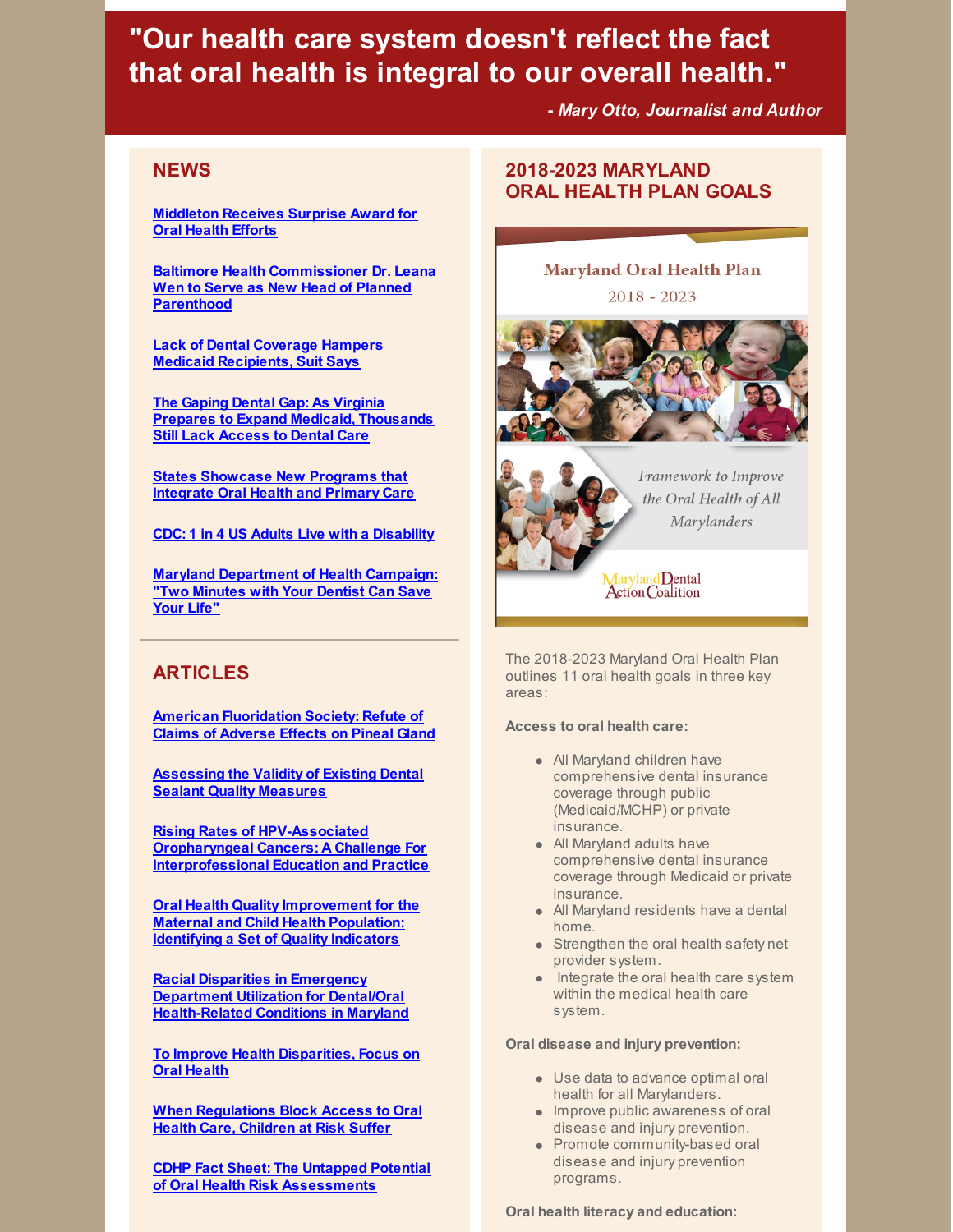**Roadmap for Action: [Advancing](http://www.childrenspartnership.org/research-list/roadmap-for-action-advancing-the-adoption-of-telehealth-in-child-care-centers-and-schools-to-promote-childrens-health-and-well-being/) the Adoption of Telehealth in Child Care Centers and Schools to Promote Children's Health and Well Being**

**How Oral Bacteria Could Lead to [Breakthroughs](https://www.mensjournal.com/health-fitness/breakthroughs-in-cancer-weight-loss-and-health-tied-to-oral-bacteria/) in Cancer, Weight Loss, and Overall Health**

**[Medical-Dental](http://files.constantcontact.com/f29af31a201/0ebb63ae-68d5-42a0-ba5f-b39117570821.pdf) Integration in Public Health Settings: An Environmental Scan**

**7 Options for Affordable Dental Care: [Expert-Backed](https://money.usnews.com/money/personal-finance/family-finance/articles/2018-07-26/7-options-for-affordable-dental-care) Tips for Handling Oral Health Costs, With or Without Insurance**

**Not Sold on Social [Determinants](https://medcitynews.com/2018/08/not-sold-on-social-determinants-of-health-check-out-lebron-james-i-promise-school/) of Health? Check Out LeBron James' I Promise School**

**Strengthening the Effectiveness of National, State, and Local Efforts to Improve HPV Vaccination Coverage in the United States: [Recommendations](http://journals.sagepub.com/doi/full/10.1177/0033354918793629) From the National Vaccine Advisory Committee**

**Predictive Model for Caries Risk Based on [Determinants](http://www.aapd.org/assets/1/7/DentaQuest-RE-4dig.pdf) of Health Available to Primary Care Providers**

# **EVENTS**



**9th Annual Ava Roberts Advanced Pediatric Dentistry Seminar November 30, 2018**

**MDAC Members' Meeting December 10, 2018, 5:30 PM - 7:30 PM**

**4th [Interdisciplinary](https://iaphs.org/conference/) Association for Population Health Science (IAPHS) Conference, October 3-5, 2018**

**Third Annual National Summit on the Social [Determinants](http://www.rootcausecoalition.org/nationalsummit/) of Health, October 7-9, 2018**

**Public Health Law [Conference](https://www.networkforphl.org/2018_conference/phlc18/?blm_aid=21725) 2018, October 4-6, 2018**

**9th National Summit on Smokeless Tobacco [Prevention,](https://smokelesssummit.org/) October 16-18, 2018**

- Increase understanding of the relationship between oral health and overall health, and promote good oral health practices and access to oral health care.
- Improve collaboration between oral health and other health and human services providers so that patients understand how to navigate the oral health care system and establish a dental home.
- Educate medical professionals and students about the importance of the oral/systemic connection and foster collaboration between medical and dental disciplines and communities.

#### **[Download](http://www.mdac.us/2018_01_14/MD_OHP_2018_0102.pdf) the plan now!**

The Maryland Oral Health Plan is financially supported bythe Maryland Department of Health.

#### **WEBINARS**

**Elderly Risk for Rapid Oral Health [Deterioration:](https://register.gotowebinar.com/register/544691856569105154) The ROHD Concept, October 11, 2018**

**Inclusion of Athletic Trainers into a Schoolbased Health Centers: Next Steps in [Interprofessional](https://register.gotowebinar.com/register/151094181481854211) Practice and Community Health, November 19, 2018**

## **WEBCASTS**

**What is the Defining Line Between Policy and [Advocacy?](https://astdd.adobeconnect.com/_a933923135/p80h2cqugap1/?proto=true)**

**ASTDD: Chronic [Disease](https://astdd.adobeconnect.com/_a933923135/pqkumkkq99o5/?proto=true) and Older Adult Oral Health**

**ADA: [Controlling](https://www.youtube.com/watch?v=qlICkK-61ng&feature=youtu.be) Dental Caries with Silver Diamine Fluoride**

#### **CONTINUING EDUCATION**

**How to Conduct and Publish Systematic Reviews and [Meta-Analyses:](https://ebd.ada.org/en/education/courses/systematic-reviews?utm_source=pastEBD&utm_content=SRworkshop&utm_medium=email) An Interactive Workshop, November 8-10, 2018**

**[Maintaining](http://ebusiness.ada.org/education/viewcourse.aspx?id=85) Your Sanity and Practice Viability as a Medicaid Provider: Embracing Program Integrity**

**Health and Wellness @ the Library: The Essentials of Providing [Consumer](https://nnlm.gov/classes/healthwellness) Health Services**

**OHRC: [School-Based](https://www.mchoralhealth.org/Dental-Sealant/) Dental Sealant Programs**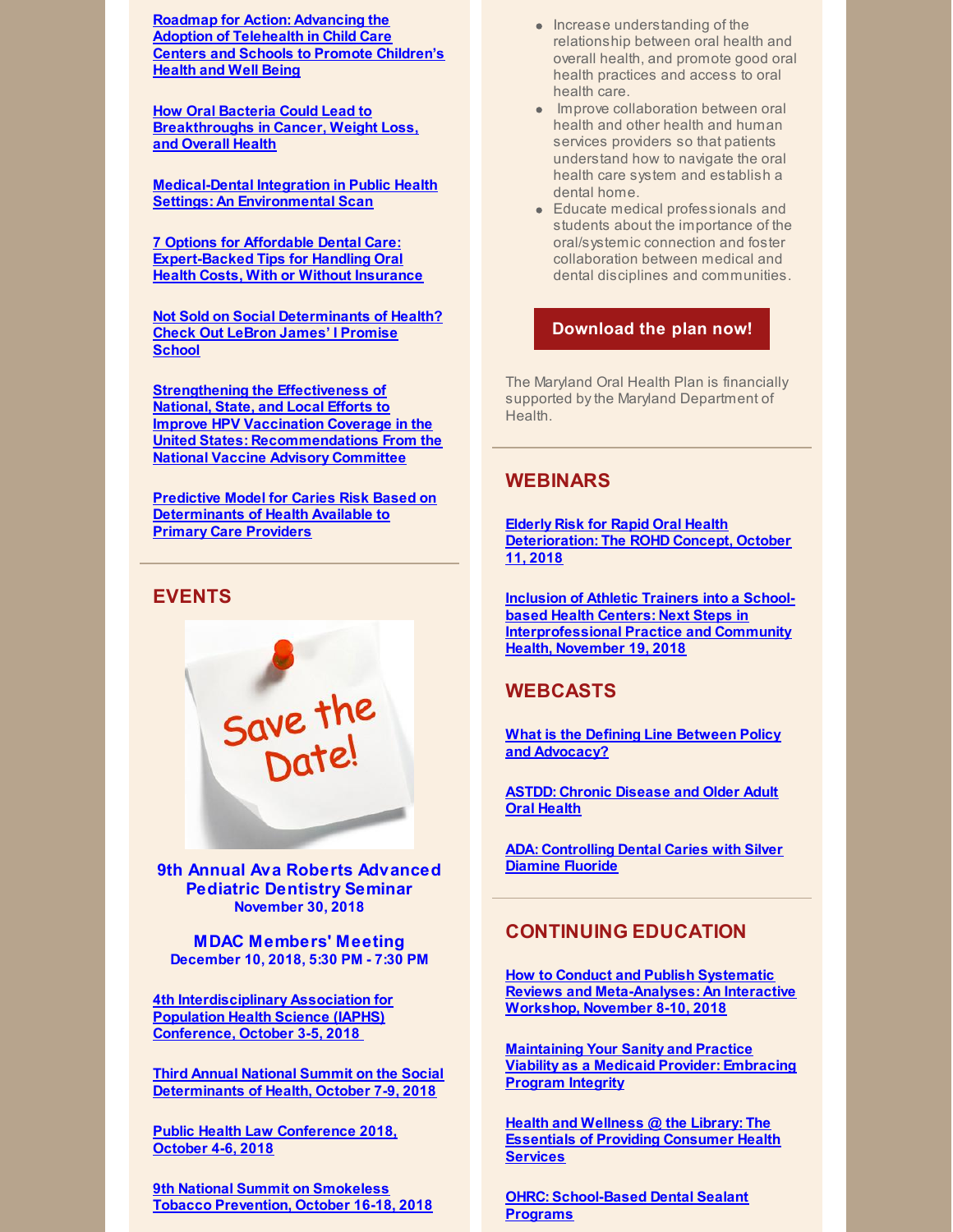**2018 Rural Health Conference - MD's Rural Health Roadmap: Pathways to Creating Healthier [Communities,](https://events.r20.constantcontact.com/register/eventReg?oeidk=a07efc1lwdma3550399&oseq=&c=&ch=) October 22-23, 2018**

**Health Literacy in Action [Conference,](http://hlactionconf.com/) October 25-26, 2018**

**American Public Health [Association](https://www.apha.org/events-and-meetings/apha-calendar/2018/apha-annual-meeting-and-expo) Annual Meeting, November 10-14, 2018**

**NNOHA Annual [Conference,](http://www.cvent.com/events/2018-nnoha-annual-conference/event-summary-afb52677ee634eeda8443182f1aca9d4.aspx) November 11- 14, 2018**

**[Gerontological](https://www.geron.org/meetings-events/gsa-2018-annual-scientific-meeting) Society of America Annual Scientific Meeting, November 14-18, 2018**

**MDDH's Office of Minority Health and Health Disparities 15th Annual Health Equity [Conference,](https://health.maryland.gov/mhhd/Pages/home.aspx) December 6, 2018**

#### **ORAL HEALTH RESOURCES**

# **ACCESS TO ORAL HEALTH CARE**

**Medicaid**

**Health Coverage Matters for Children: The Role of Medicaid in the Healthy [Development](https://familiesusa.org/sites/default/files/product_documents/MCD_Medicaid-and-Kids_Issue-Brief.pdf) of America's Children**

**Medicaid and Children's Health Insurance Program (CHIP) [Scorecard](https://www.medicaid.gov/state-overviews/scorecard/index.html)**

**Medicaid Provider [Reference](https://www.ada.org/en/public-programs/action-for-dental-health/strengthening-the-dental-safety-net/medicaid-provider-reference-guide) Guide**

**State Strategies to [Incorporate](https://nashp.org/wp-content/uploads/2018/07/Dentaquest-Report-Final.pdf) Oral Health into Medicaid Payment and Delivery Models for People with Chronic Medical Conditions**

#### **Medicare**

**An Oral Health Benefit in [Medicare](https://familiesusa.org/sites/default/files/product_documents/Medicare_Dental_White_Paper.pdf) Part B: It's Time to Include Oral Health in Health Care**

**[America's](https://familiesusa.org/product/america?s-seniors-deserve-dental-coverage-medicare-martha?s-story) Seniors Deserve Dental Coverage in Medicare: Martha's Story**

**Oral Health America [Medicare](https://oralhealthamerica.org/participate/take-action/medicaretoolkit/) Dental Toolkit**

#### **Policy**

**OH2020: [Improving](http://files.constantcontact.com/f29af31a201/b628f6ff-e5e8-4aeb-9520-7b92e915a3d9.pdf) Systems to Ensure Oral Health for All**

**Four Ways Our Health Care Is at Risk in the Supreme Court [Nomination](https://familiesusa.org/product/four-ways-our-health-care-risk-supreme-court-nomination-fight) Fight**

**Trump Administration 'Public Charge' Rule**

# **Support Maryland Dental Action Coalition Inc.**

When you shop at smile.amazon.com, Amazon donates.

Go to smile.amazon.com

# amazonsmile

# **ORAL DISEASE AND INJURY PREVENTION**

**AAP: HPV [Champion](https://www.aap.org/en-us/advocacy-and-policy/aap-health-initiatives/immunizations/HPV-Champion-Toolkit/Pages/HPV-Champion-Toolkit.aspx?utm_source=MagMail&utm_medium=email&utm_term=dteigiser@mdac.us&utm_content=Campaign for Dental Health (August 2018)&utm_campaign=Life is Better With Teeth - August 2018) Toolkit**

**[Oropharyngeal](https://www.aap.org/en-us/Documents/AAP_OPC_HPV_5KeyPoints_final.pdf?utm_source=MagMail&utm_medium=email&utm_term=dteigiser@mdac.us&utm_content=Campaign for Dental Health (August 2018)&utm_campaign=Life is Better With Teeth - August 2018) Cancer (OPC) and HPV Prevention in Children**

**Answering Questions About HPV Vaccine: A Guide for Dental [Professionals](https://www.aap.org/en-us/Documents/AAP_OPCHPV_WhatDentalProsNeedToKnow_final.pdf?utm_source=MagMail&utm_medium=email&utm_term=dteigiser@mdac.us&utm_content=Campaign for Dental Health (August 2018)&utm_campaign=Life is Better With Teeth - August 2018)**

**ASTDD Best Practice [Approach](https://www.astdd.org/use-of-fluoride-in-schools/) Report: Use of Fluoride in Schools**

# **ORAL HEALTH LITERACY AND EDUCATION**

**Oral Health Care During [Pregnancy:](https://phpa.health.maryland.gov/oralhealth/Pages/Oral_Health_and_Pregnancy.aspx) Practice Guidance for Maryland's Prenatal and Dental Providers**

**Oral Health During Pregnancy: Oral Health's [Unanswered](https://s3.amazonaws.com/cdhp/UQ+Brief+series/CDHP_IB_Final+Version.pdf) Questions**

**Hallways to Health: Creating a [School-Wide](https://tools.sbh4all.org/t/hallways-to-health/) Culture of Wellness**

**CDC: Tips for [Teachers](https://www.cdc.gov/healthyschools/npao/pdf/tips-for-teachers.pdf)**

**AAP: [Protect](https://www.aap.org/en-us/about-the-aap/aap-press-room/campaigns/tiny-teeth/Pages/default.aspx?utm_source=MagMail&utm_medium=email&utm_term=hrussinof@aap.org&utm_content=SOOH Newsletter August 2018&utm_campaign=AAP Section on Oral Health Newsletter - August 2018) Tiny Teeth Toolkit**

**[Fluorosis](https://ilikemyteeth.org/wp-content/uploads/2014/10/FluorosisFactsForFamilies.pdf) Facts (English)**

**Datos Sobre la [Fluorosis](https://ilikemyteeth.org/wp-content/uploads/2014/12/FluorosisFactsForFamilies-Spanish.pdf) (Spanish)**

**Common [Questions](https://ilikemyteeth.org/wp-content/uploads/2018/06/CommonQuestionsAboutFluoride.pdf) About Fluoride (English)**